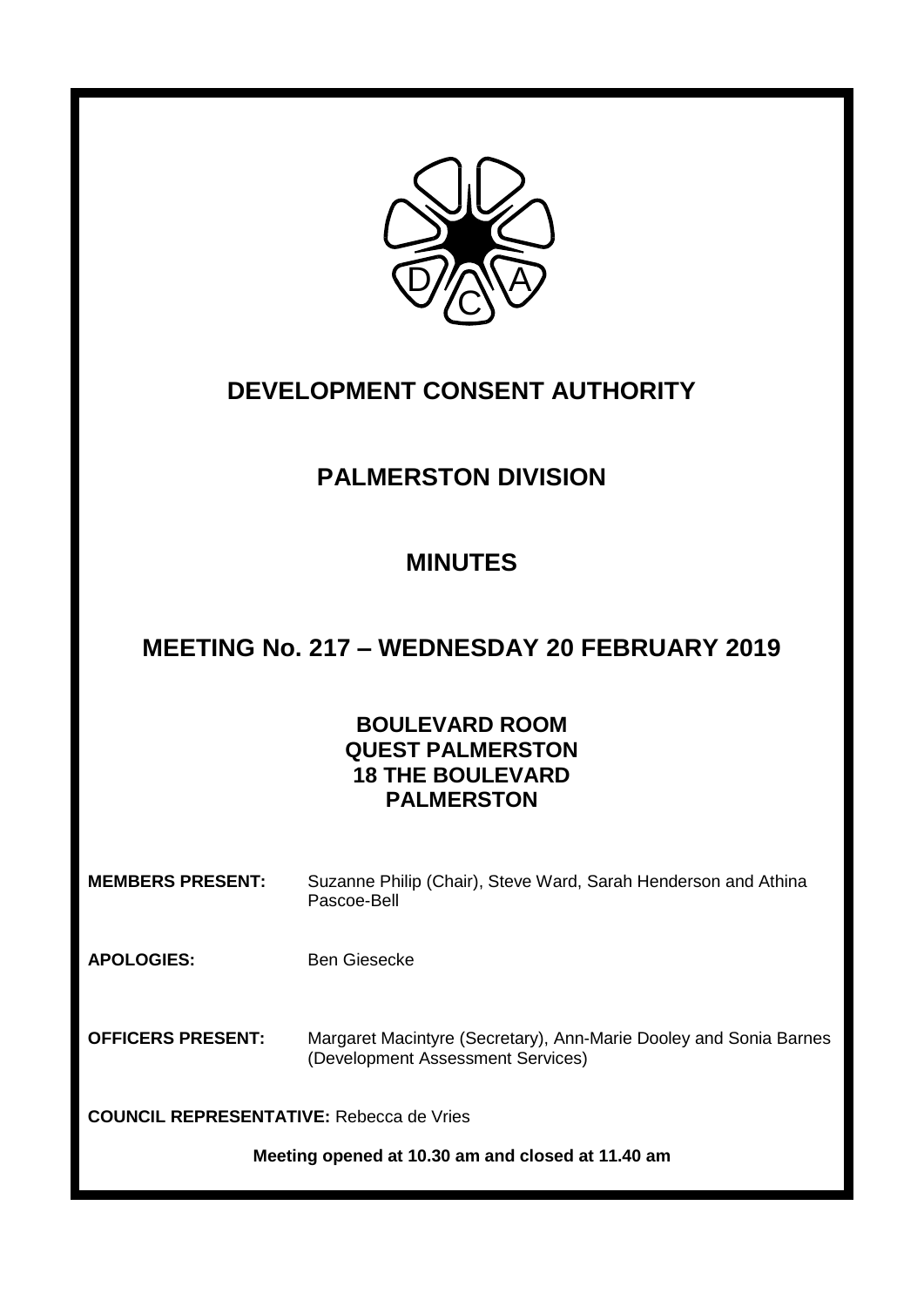**THE MINUTES RECORD OF THE EVIDENTIARY STAGE AND THE DELIBERATIVE STAGE ARE RECORDED SEPARATELY. THESE MINUTES RECORD THE DELIBERATIVE STAGE. THE TWO STAGES ARE GENERALLY HELD AT DIFFERENT TIMES DURING THE MEETING AND INVITEES ARE PRESENT FOR THE EVIDENTIARY STAGE ONLY.**

#### **ITEM 1 POSTPONED**

#### **ITEM 2 SUBDIVISION TO CREATE TWO LOTS PA2018/0233 LOT 6957 (23) SURCINGLE DRIVE, TOWN OF PALMERSTON APPLICANT U-PLANET INVESTMENTS**

Mrs Hanna Steevens (Elton Consulting), Mr Matthew Lassemillante and Mr Jeremy Lassemillante (landowners) and Mr Ryan Cross (Senior Engineer – Tonkin Consulting) attended on behalf of the applicant.

**RESOLVED** That, pursuant to section 53(c) of the *Planning Act*, the Development Consent **02/19** Authority refuse to consent to the application to develop Lot 6957 (23) Surcingle Drive, Town of Palmerston, for the purpose of a subdivision to create two lots for the following reasons:

#### **REASONS FOR THE DECISION**

1. Pursuant to Section 51 (a) of the *Planning Act*, the consent authority must take into consideration any planning scheme that applies to the land to which the application relates.

The Northern Territory Planning Scheme (NTPS) applies to the land. Lot 6957 (23) Surcingle Drive, Town of Palmerston is located in Zone RR (Rural Residential). The application proposes to subdivide Lot 6957 into two lots, proposed Lot 1 having a total area of 4425m2 and proposed Lot 2 having a total area of 4265m2.

The proposal does not comply with Clause 11.1.1 (Minimum Lot Sizes and Requirements) of the NTPS, which specifies a minimum lot size of 0.4ha (all unconstrained land) for lots in Zone RR (Rural Residential). Although both proposed lots exceed the minimum lot size specified, proposed Lot 1 does not contain a minimum of 4000m2 (0.4ha) of land all unconstrained. While it has a total area of 4425m2; only 3510m2 is unconstrained.

Clause 4.1(a) of the NTPS identifies that administration of the scheme is to contribute to a built, rural or natural environment supporting a diverse lifestyle and promoting safe communities.

The authority approved a subdivision to create 77 lots in June 1998 through DP98/0248 citing that the large lot subdivision represents a reasonable use of the land subject to satisfaction of the stated conditions. Condition 8 of DP98/0248 stated *"As the Weddell arterial corridor may in the future create a major noise source feature, titles to individual lots in close proximity to the corridor shall be noted to advise minimum setback provisions from the boundary of the corridor (see clause 11)".*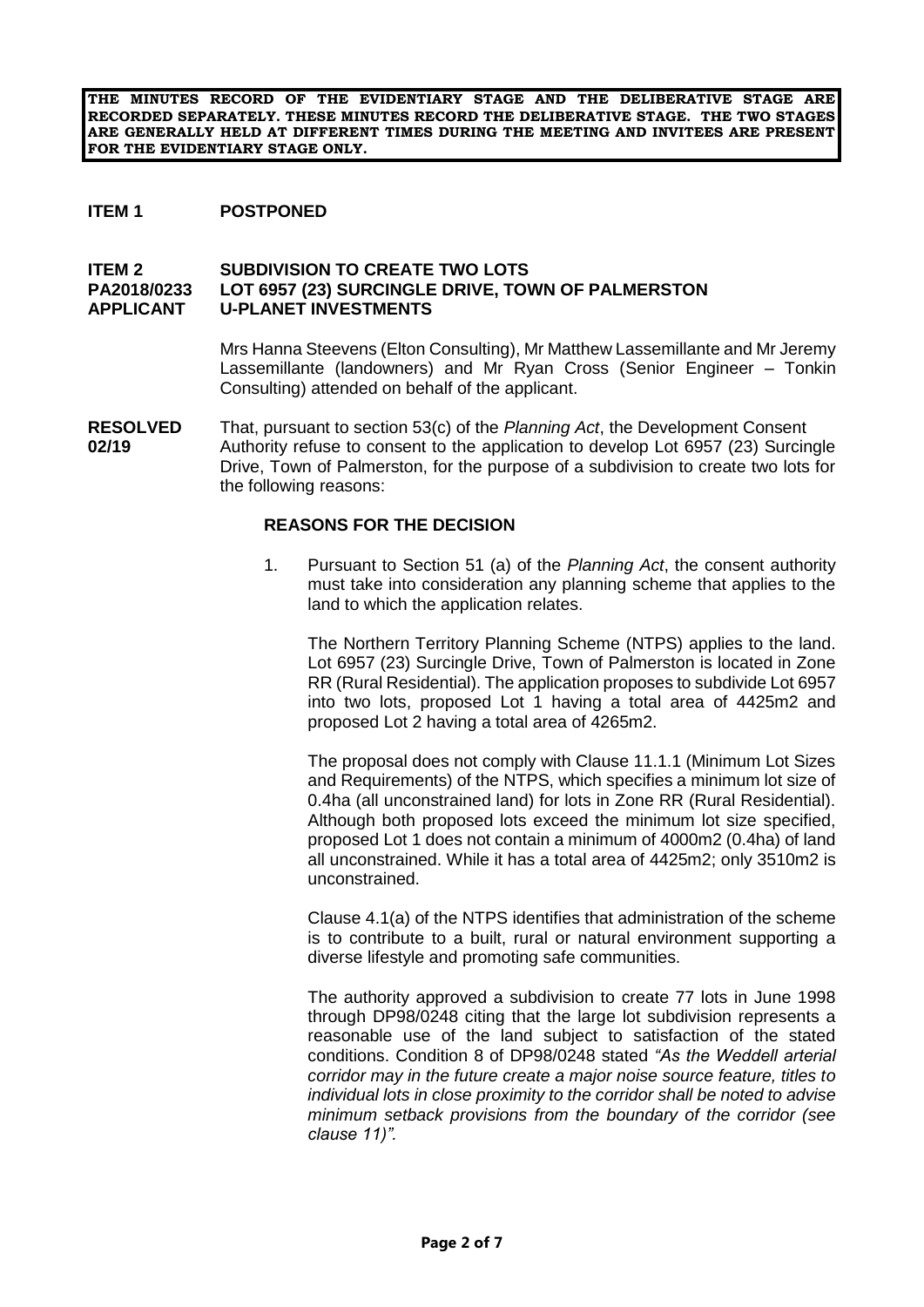Condition 11 of DP98/0248 required the registration of caution notices on affected titles to address the issues of biting insects, proximity to the future arterial transport road corridor and the siting of residential buildings in accordance with the provision of Section 19A of the *Real Property Act*.

As only 2 stages of DP98/0248B were completed, when the permit expired in October 2002, the authority approved an application for the remainder of the development. DP03/0481 was issued in December 2003 for the purpose of a subdivision to create 56 lots. The authority notes that this is the development approval that subsequently created Section 6957 and acknowledges that DP03/0481 did not include the requirement to register caution notices on the lots which were affected by biting insects and or adjacent to the future road corridor as the legislative requirements had changed.

The use of caution notices under current legislation, the *Land Title Act 2000*, specifies land characteristics limited to flooding, unexploded ordinance or the presence of rubbish or landfill sites. In light of the advice from the Department of Health, the uncertainty surrounding future buffers and the limited ambit of caution notices, such notices are not considered to address the issues in relation to biting insects raised by this application.

The original lot layout and density for Marlow Lagoon, as approved by DP98/0248 and DP03/04841, provided larger lots that allowed residential development to be setback from the proposed Weddell Arterial Road, the railway corridor and provide a buffer to biting midge prone areas close to the mangroves. Larger lots were required on the western part of the subdivision in recognition of the constraints associated with the proximity to biting insect breeding areas.

The authority concludes that Lot 6957 as it exists, has been developed appropriately in accordance with the larger lot size as approved for the subdivision for Marlow Lagoon in 1998 and 2003 and intensification of residential development in this locality would increase the number of residents potentially subject to detrimental health outcomes associated with the proximity to biting insect breeding areas.

2. Pursuant to Section 51 (j) of the *Planning Act*, the consent authority must take into consideration the capability of the land to which the proposed development relates to support the proposed development and the effect of the development on the land and on other land, the physical characteristics of which may be affected by the development.

The Land Suitability Assessment (LSA) by EcOz confirmed a seasonally waterlogged drainage area mapped as part of land unit 6b affecting the southern boundary of Lot 6957. It indicated that the area shows sign of poorly drained soils, which are likely to be saturated and/or inundated for a number of months each wet season. The LSA further categorised the area of constrained land unit 6b into 'S3 marginally suitable' area of 0.15ha and 'S4 not suitable' area of 0.03ha, totalling 0.18ha of constrained land.

The LSA noted that the southern area of land unit 6b is considered not suitable for development due to poor drainage, and potential for wet season inundation however summarised that the property could be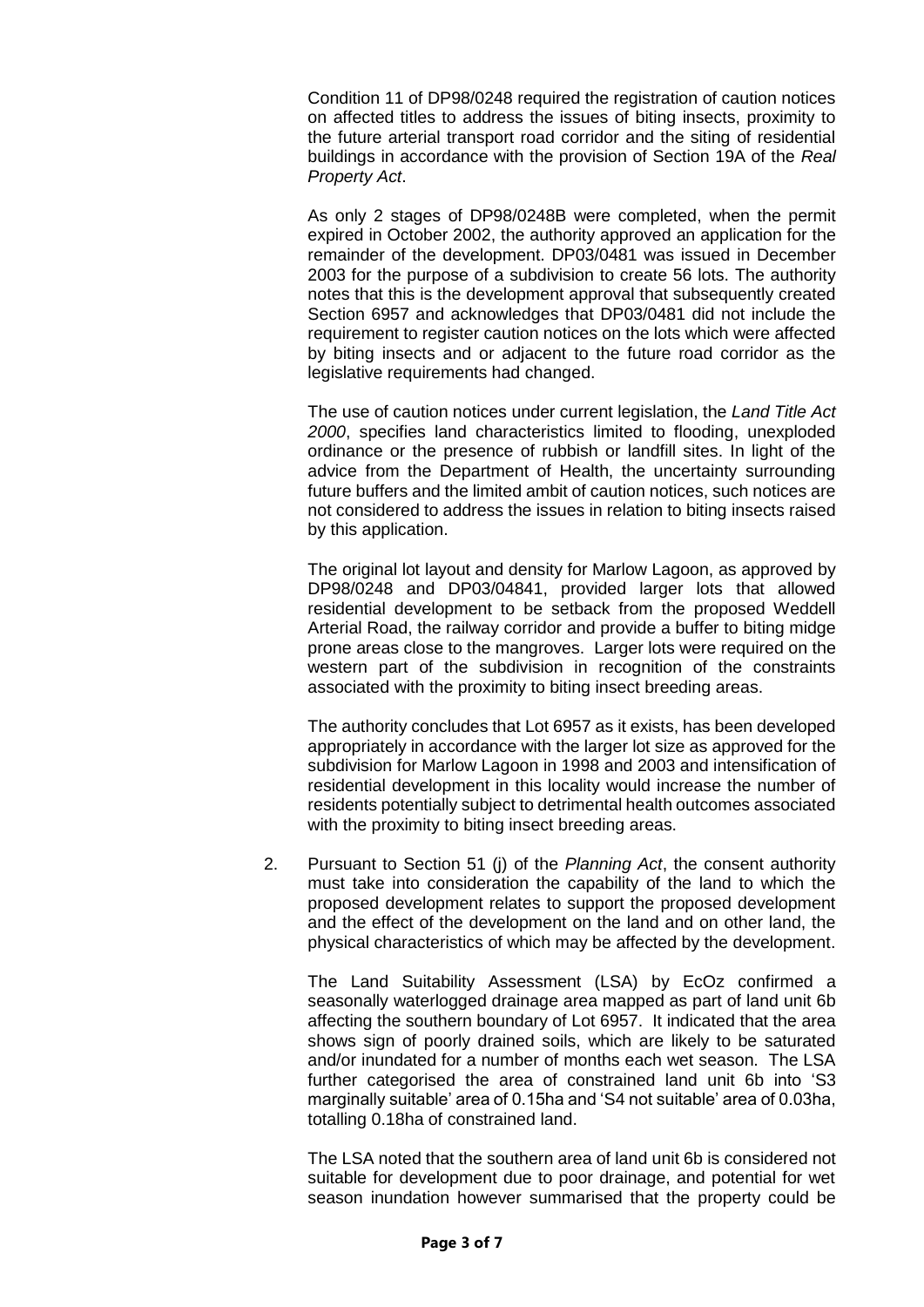considered suitable for the proposed subdivision, subject to the implementation of some additional management measures including upgrades to the access track into lot B to ensure all weather access into the property.

The Department of Environment and Natural Resources (DENR) concurred with the LSA in that there is land constrained by drainage accounting for 0.18ha of the property and it occurs across both the proposed lots and that the driveway also contains seasonally waterlogged soils. It noted the minimum lot size for rural residential zoned land is 0.4ha of which all must be unconstrained and the proposed subdivision does not meet the requirements of Clause 11.1.1 of the planning scheme.

The report prepared by Tonkin Consulting provided two potential engineering solutions to address the access through the constrained land being the diversion of stormwater to the drainage easement on the adjoining property or by directing drainage to the Surcingle Drive road frontage (to City of Palmerston's infrastructure).

City of Palmerston (Council) stated that it was not able to support a solution that would divert stormwater into the adjoining property to the south given that owners consent from the neighbouring property did not form part of this application. Council comment's indicated that the alternative proposal to discharge stormwater the length of the driveway to the road frontage would require significant site and culvert works that would result in disruption to Surcingle Drive given that the open swale drain is on the eastern side of the road. Although the report prepared by Tonkin Consulting identified two solutions, a detailed Stormwater Management Plan was not submitted to Council consideration. In the absence of a detailed Stormwater Management Plan and engineered access design, Council advised the proposed subdivision will potentially affect the natural drainage of the site and impact on properties to the south.

The Department of Health advised that the site is highly affected by pest biting midges originating from the nearby extensive mangrove system to the southwest. The original lot layout and density for Marlow Lagoon was deemed appropriate for the biting midge prone area which provided large lots closest to the mangroves (2ha), transitioning to 1ha lots and then 4000m<sup>2</sup> further distance from the mangroves.

Due to the identified land suitability issues, the land is not considered capable of supporting the proposed subdivision.

3. Pursuant to Section 51(h) of the *Planning Act*, the consent authority must take into consideration the merits of the proposed development as demonstrated in the application.

The merits put forward by the applicant in the application and at the DCA meeting have been considered, however the authority deems that there is no merit in increasing the density of a site that is located in close proximity to the proposed Weddell Arterial Road, the railway corridor and is subject to seasonal waterlogging. In addition, the proposal will create an additional lot that does not meet the minimum  $4000m<sup>2</sup>$  (0.4ha) of unconstrained land as required by the Clause 11.1.1 (Minimum Lot Sizes and Requirements).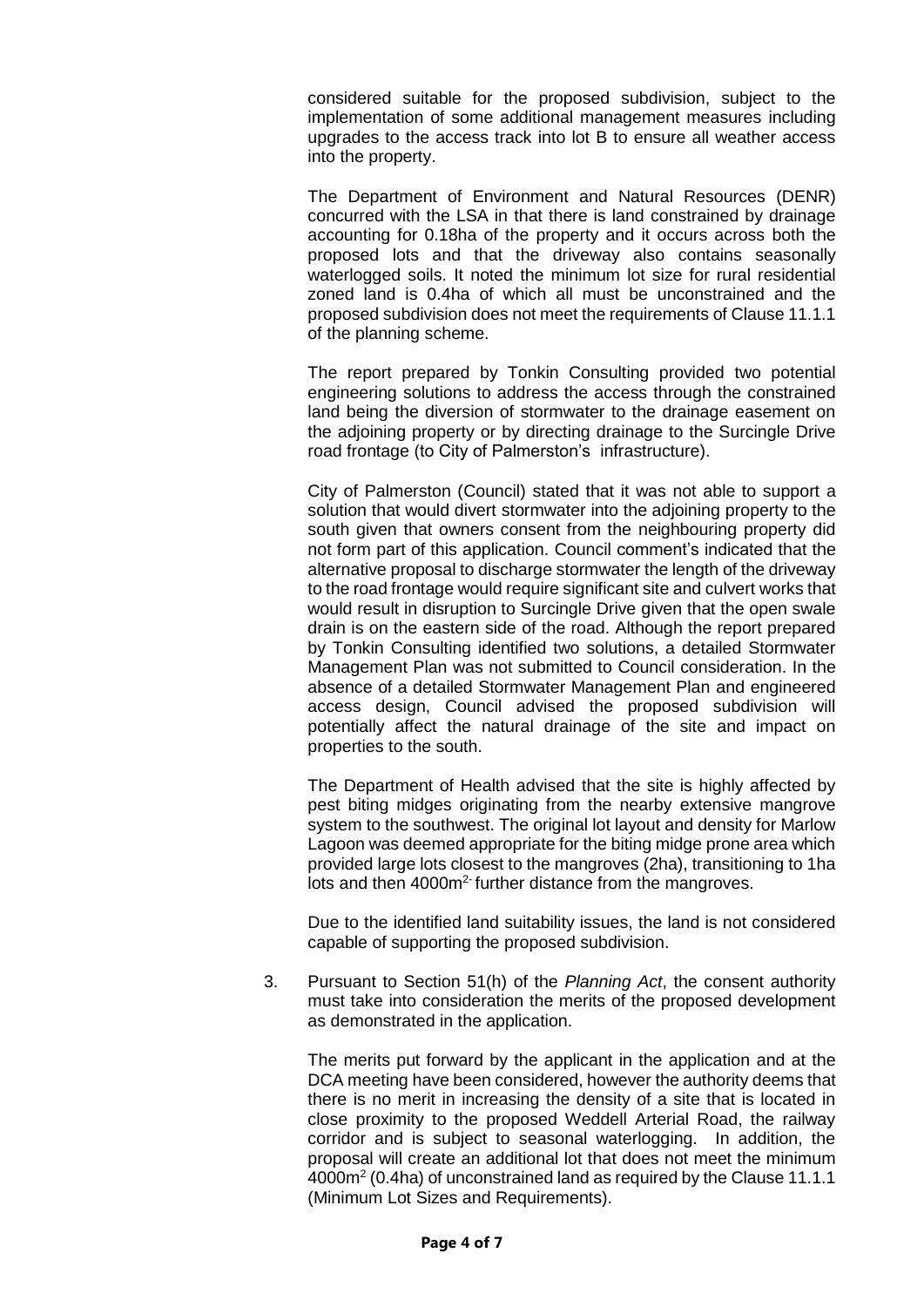Furthermore, any intensification of residential development in this locality would increase the number of residents potentially subject to detrimental health outcomes associated with the proximity to biting insect breeding areas.

4. Pursuant to Section 51(n) of the *Planning Act*, the consent authority must take into consideration the potential impact on the existing and future amenity of the area in which the land is situated.

In accordance with Section 51(a) of the *Planning Act* and in accordance with the requirements of Section 2.6 (Subdivision of land) of the Northern Territory Planning Scheme, land may be subdivided or consolidated only with consent and subject to the relevant provisions of Part 5 of the Scheme.

In September 1995, an application to create 81 lots was refused due to severe land constraints of the parent parcel including biting insects, unsuitable soils, proximity to the rail line and the future alignment of the Weddell Arterial. Lot 6957 (23) Surcingle Drive, Town of Palmerston was created as a result of Development Permit DP03/0481 which was issued in December 2003 for the purpose of 59 lots. The subdivision provided larger lots in response to the land constraints associated with the parent parcel. The larger lots enabled residential development to be setback from the proposed Weddell Arterial Road, the railway corridor and provided a buffer to biting midge prone areas close to the mangroves.

Clause 4.1(f) of the Northern Territory Planning Scheme states that the administration of the scheme is to ensure development does not unreasonably intrude on or compromise the privacy of adjoining residential uses and ensures its own amenity is not compromised in the future. As such, the location of the proposed rear lot, and any future residential dwelling within 30m of the future Weddell Arterial corridor, will result in severe amenity impacts of existing and future residents and is not consistent with the layout and intent of the parent parcel subdivision.

The Authority in particular notes the Department of Health's comments which state that Marlow Lagoon is an area highly affected by pest biting midges, hence the rural residential nature of the suburb. Whilst the discussion that the arterial road and nearby light industry zoned land provides a biting insect buffer is valid, this would only be the case if development of these two areas has occurred, or will occur in the near to medium term future. Therefore in the absence of any near to medium term plans to reclaim nearby mangroves as part of the arterial road works and build an industrial buffer, subdivision in Marlow Lagoon is not supported.

The Authority additionally notes the Council's concerns regarding stormwater drainage and the potential impact on the natural drainage of the immediate and surrounding area and that detailed stormwater management design details was not been provided in order for Council to accurately assess the potential impacts.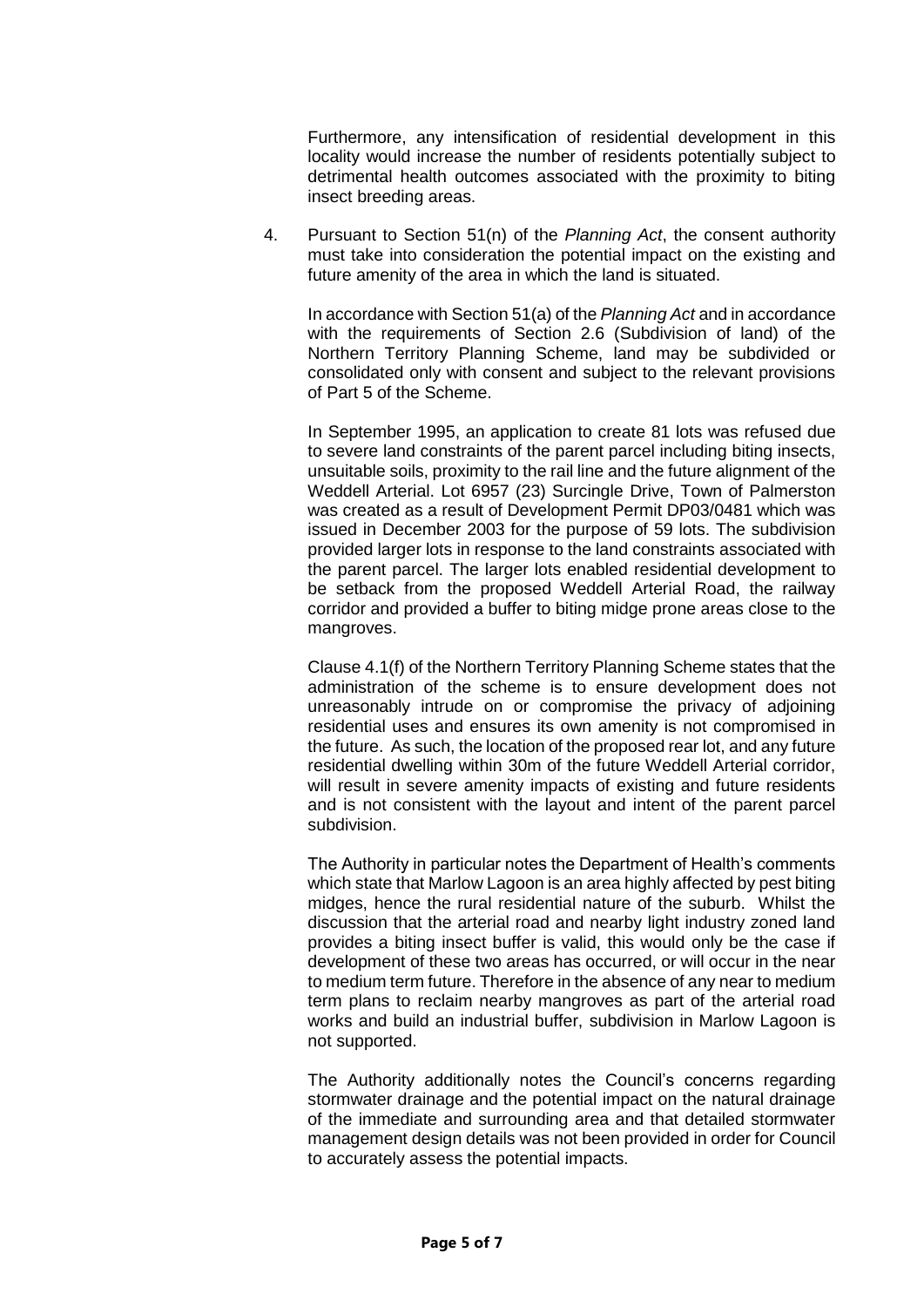In light of the comments received from the Department of Health and Council, the current lot arrangements are considered to be the most appropriate for this area and as such further subdivision is not supported.

**ACTION:** Notice of Refusal

#### **ITEM 3 EXTENSION OF TIME DP16/0582 PA2016/0581 LOT 11212 (15) FREEMAN STREET, TOWN OF PALMERSTON APPLICANT ONE PLANNING CONSULT**

The applicant sent their apologies.

**RESOLVED** That, pursuant to section 59(3)(b) of the *Planning Act*, the Development Consent **03/19** Authority refuse the application to extend the base period of DP16/0582 for an additional period of 2 years for the following reasons:

#### **REASONS FOR THE DECISION**

1. Pursuant to section 59(4) of the *Planning Act*, if the Authority makes a determination under subsection (3) other than in accordance with an application, it must give to the applicant a statement of its reasons.

#### **STATEMENT OF REASONS**

While the base period of the permit has not been previously extended, the reasons given relate solely to the state of the current real estate market.

The introduction of Planning Scheme Amendment (PSA) No. 483 removed the provisions which made 'multiple dwellings' a discretionary use in Zone SD (Single Dwelling Residential).

As a result of the PSA, the development no longer complies with the provisions of the following clauses as there is no performance criteria to enable the assessment of 'multiple dwellings' in Zone SD:

- Clause 6.5.1 (Parking Requirements);
- Clause 7.1 (Residential Density and Height Limitations);
- Clause 7.3 (Building Setbacks of Residential Buildings);
- Clause 7.3.2 (Distance between Residential Buildings on One Site);
- Clause 7.5 (Private Open Space);
- Clause 7.7 (Landscaping for Multiple Dwellings, Hostels and Supporting Accommodation); and
- Clause 7.8 (Building Design for Multiple Dwellings, Hostels and Supporting Accommodation).

In addition, the following clauses have been omitted from the NTPS and prevent the assessment of 'multiple dwellings' in Zone SD:

- Clause 6.4.2 (Plot Ratios and Site Coverage); and
- Clause 7.2 (Street Accessibility for Multiple Dwellings in Zone SD).